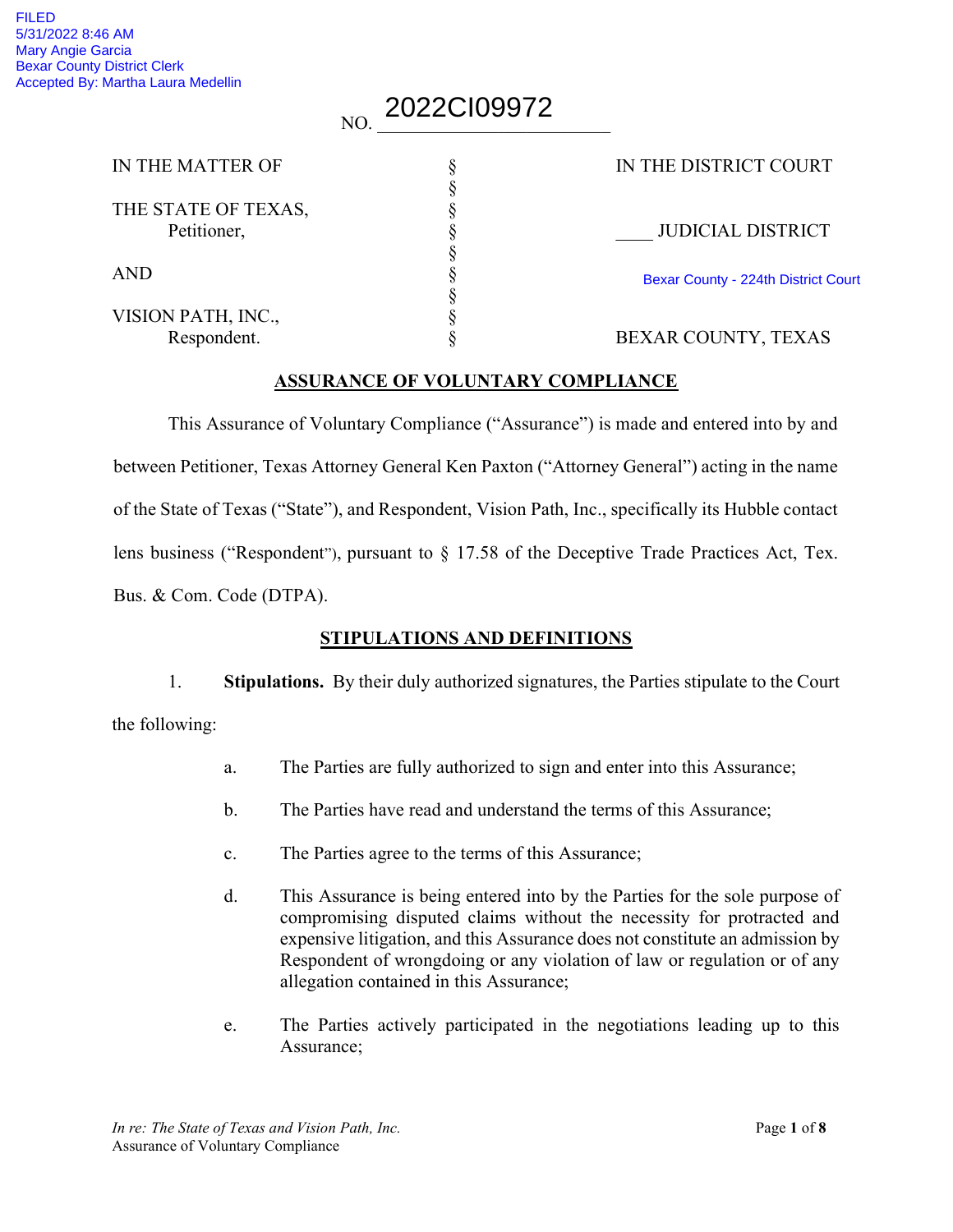- f. The Parties are aware of the duties placed upon them by this Assurance and are desirous and capable of carrying out those duties in full; and
- g. The Parties acknowledge receipt of copies of this Assurance and have full and actual notice of the terms of this Assurance.
- 2. Definitions. Hereinafter, the following definitions apply:
	- a. "State" means the State of Texas, acting by and through the Attorney General of Texas;
	- b. "Respondent" means Vision Path, Inc., specifically its Hubble contact lens business;
	- c. "Parties" means the State and Respondent, and "Party" means the State or Respondent, as applicable;
	- d. "Clear and Conspicuous" means a statement or communication, written or oral, presented in such font size, color, location, audibility, and contrast against the background in which it appears, compared to the other matter with which it is presented, so it is easily noticed and readily understood. If such statement or communication modifies, explains, or clarifies other information with which it is presented, it must be presented in close proximity to such other information and in the same manner (audible or visual) so it is easily noticed and readily understood; and
	- e. "Slow and Deliberate Manner" means at a rate that renders the message intelligible to the receiving audience.

# FACTUAL BACKGROUND

3. Respondent is an online retailer that sells contact lenses under its "Hubble" brand. Hubble advertises that it was founded to offer consumers "high quality" and affordable lenses. Consumers are offered a "free" two-week supply of contacts, where the only cost incurred by consumers is a shipping fee of \$1 (formerly \$3). After the two-week introductory period, consumers pay \$36 (formerly \$33) a month plus a shipping fee for lenses. Hubble advertises that

the consumer is in control and can "easily cancel or modify" their subscription. Hubble's lenses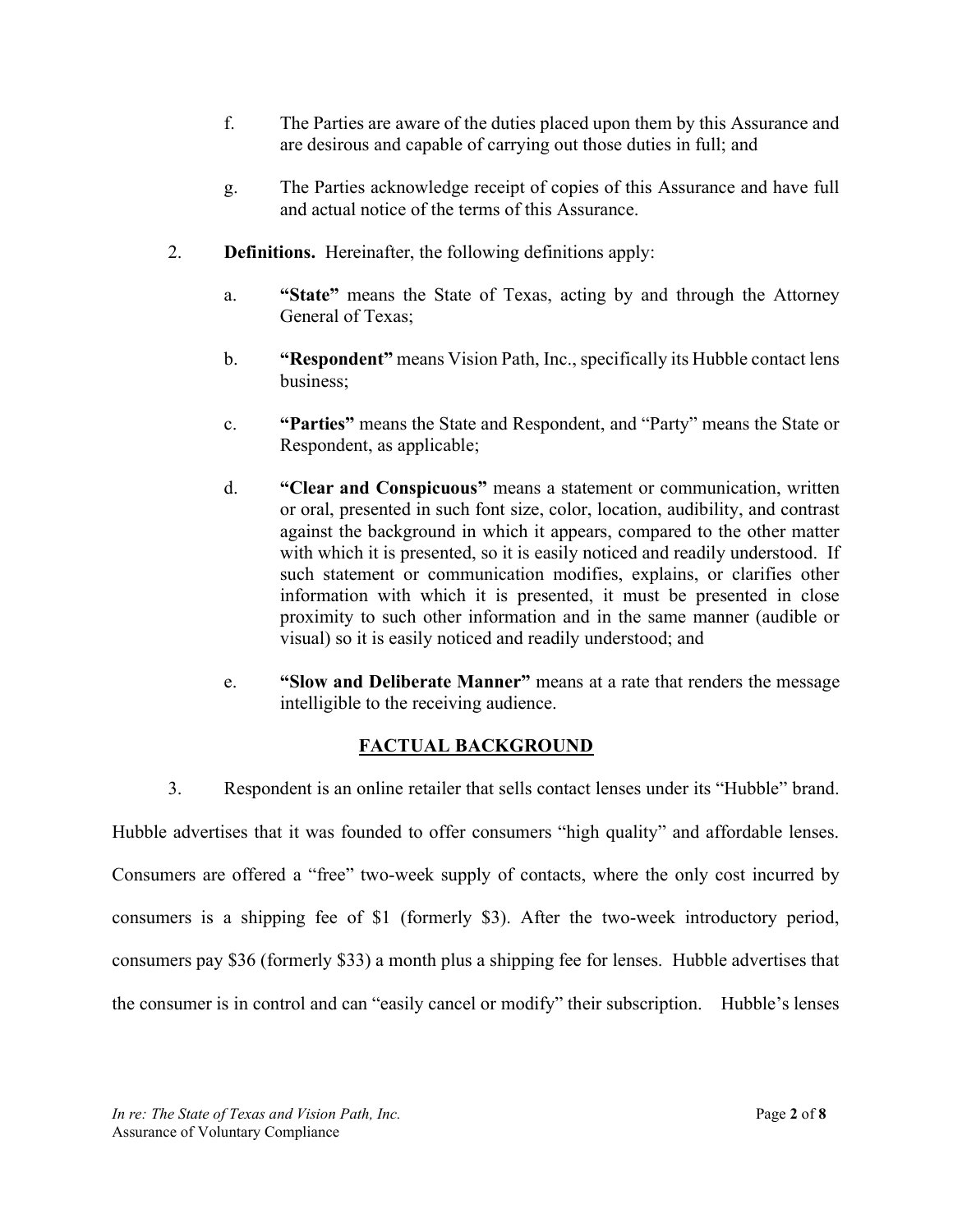all have the same size and shape, and Hubble does not currently offer toric contact lenses (used to correct astigmatism) or multifocal contact lenses, which some consumers require.

 4. Hubble lenses are made from methafilcon A hydrogel material, which is a technology that has been around for 20 years. Hubble is marketing this material as "high quality."

5. The Attorney General's Consumer Protection Division has been made aware of complaints against Hubble from consumers and optometrists. Some consumers allege they returned shipments they had received in accordance with Hubble policy, but Hubble failed to issue the corresponding refunds.

6. Some consumers have complained about the comfort and fit of Hubble lenses.

7. Other consumers have complained that Hubble filled orders placed by consumers who were prescribed toric lenses even though Hubble did not carry toric lenses. When these consumers complained that Respondent mailed lenses that they could not use, Respondent pointed out that prescribers are obligated to reject verification requests for non-prescribed contact lenses.

8. Although Hubble maintains that its prescription verification requests comply with applicable requirements, certain optometrists have complained about the comprehensibility of Hubble's recorded prescription verification requests.

# VIOLATIONS OF TEXAS DECEPTIVE TRADE PRACTICES ACT

9. The State contends that such alleged conduct, if proven, would violate § 17.46 of the DTPA as follows:

- a. Causing confusion or misunderstanding as to the source, sponsorship, approval, or certification of goods or services in violation of (b)(2);
- b. Representing that goods or services have sponsorship, approval, characteristics, ingredients, uses, benefits, or quantities which they do not have in violation of  $(b)(5)$ ;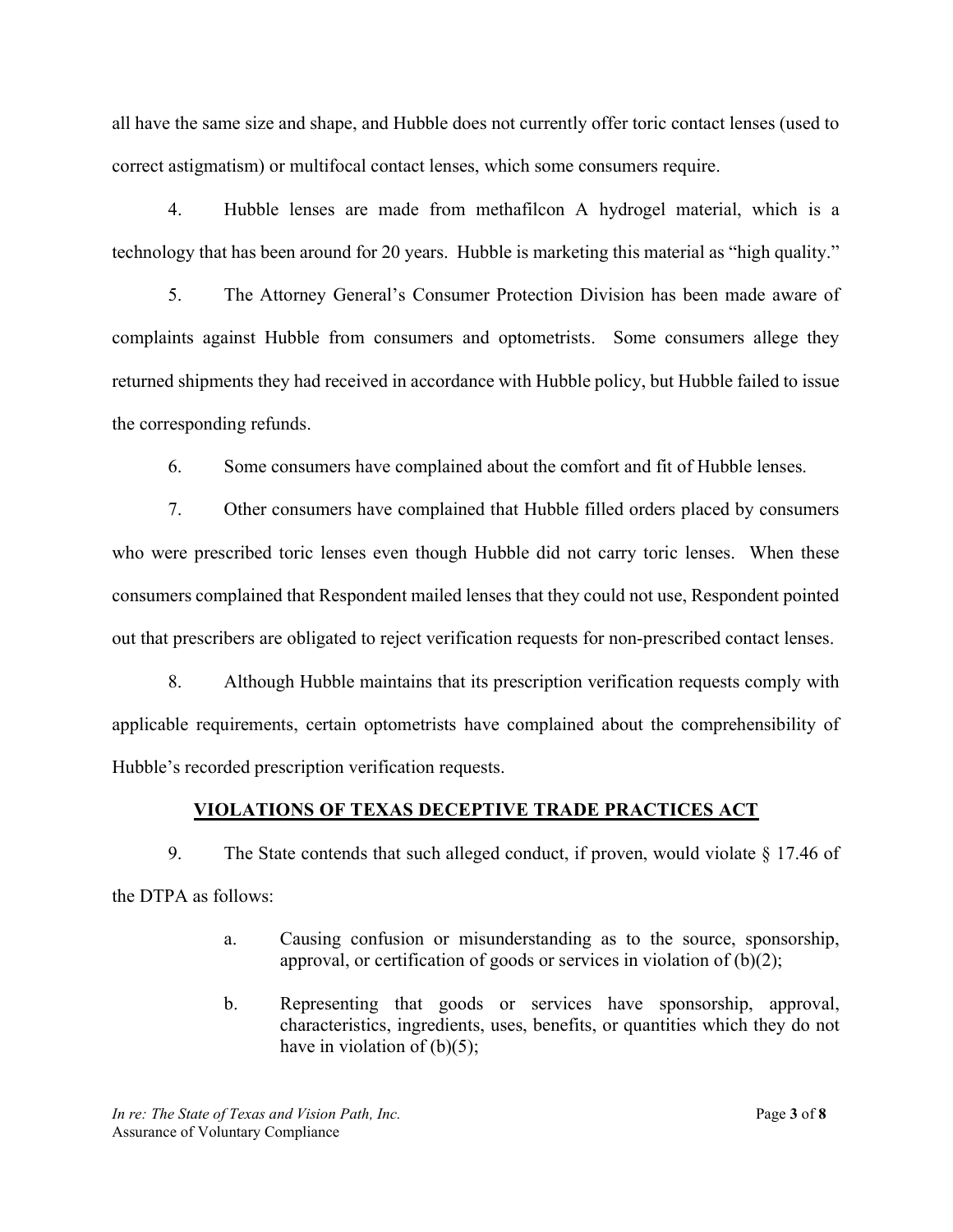- c. Representing that goods or services are of a particular standard, quality or grade in violation of (b)(7); and
- d. Failing to disclose information concerning goods or services which was known at the time of the transaction to induce the consumer into a transaction into which the consumer would not have entered had the information been disclosed, in violation of (b)(24).

# RESPONDENT'S ASSURANCES

10. Respondent, Respondent's officers, agents, servants, employees, and any other person in active concert or participation with Respondent, hereby agree and voluntarily assure the State that, effective from the date of the entry of this AVC, Respondent shall permanently refrain from:

- a. Advertising contact lenses as "high quality" without sufficient evidence substantiating such claim;
- b. Failing to refund consumers' payments when those consumers follow Respondent's return policies;
- c. Failing to advertise a return policy in a manner that is Clear and Conspicuous and easily accessible by the consumer;
- d. Failing to keep verification logs on file for a period of two years;
- e. Failing to make verification attempts via telephone in a Slow and Deliberate Manner and at a reasonably understandable volume;
- f. Failing to leave easily comprehensible instructions for prescribers when making verification attempts via telephone;
- g. Failing to advertise in a Clear and Conspicuous manner that Respondent's Hubble contact lenses are only one size;
- h. Failing to allow consumers the capability to present an electronic copy of a prescription in connection with the ordering process; and
- i. When seeking verification of a contact lens prescription, failing to provide the prescriber: (1) the patient's full name and address; (2) the contact lens power, manufacturer, base curve or appropriate designation and diameter; (3) quantity of the lenses order; (4) the date of which the patient requests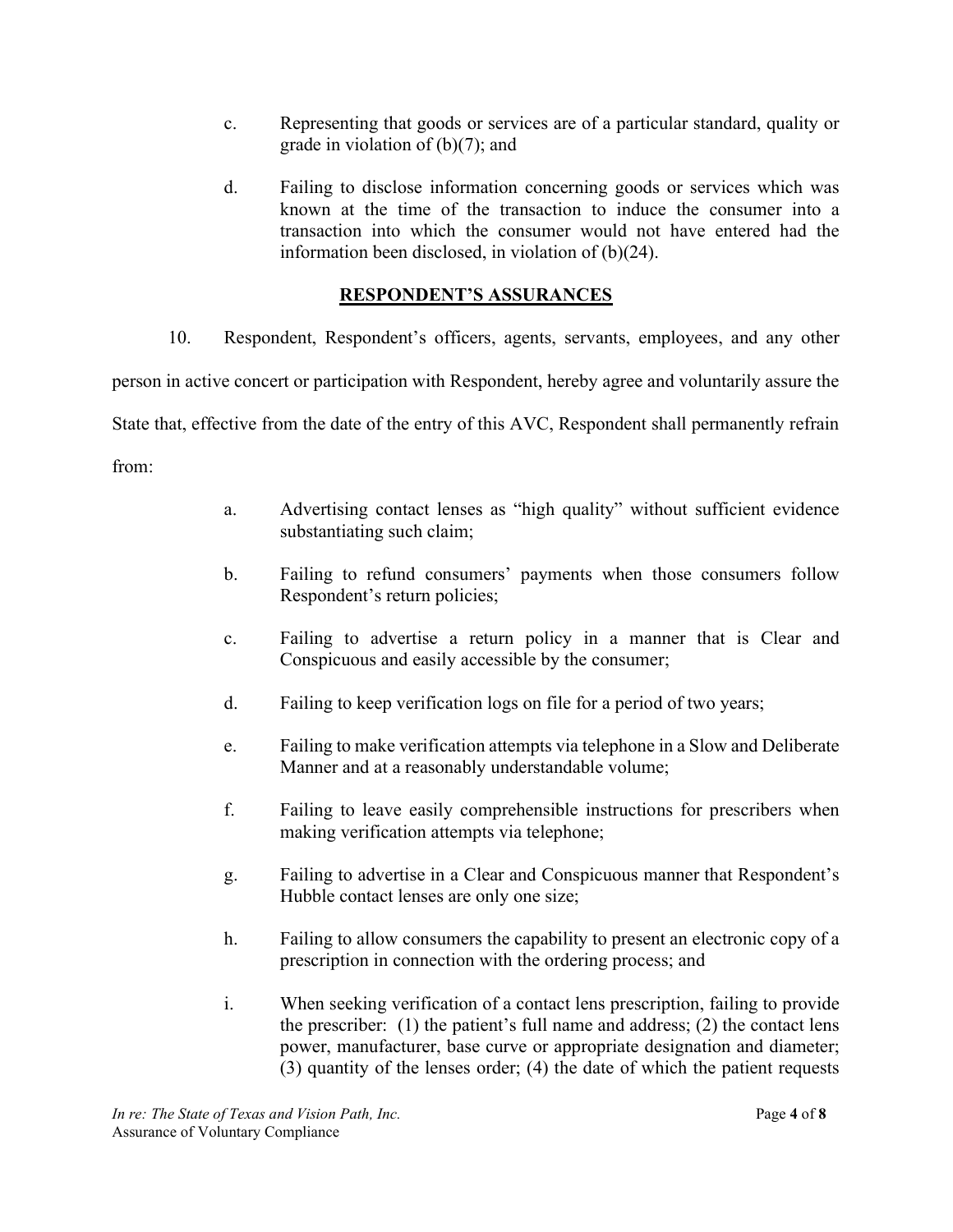lenses to be dispensed; (5) the date and time of the verification request; and (6) the name, telephone number, the facsimile number of a person at the contact lens dispenser's company with whom to discuss the verification.

#### MONETARY PROVISIONS

11. Respondent agrees to pay to the State a civil penalty pursuant to DTPA § 17.47(c) in the amount of Three Hundred Thousand Dollars (\$300,000.00) for alleged violations and Seventy Thousand Dollars (\$70,000.00) for attorneys' fees. Payment is to be made by certified check or wire transfer payable to the "State of Texas," bearing the AG Number: CX4254409313. If not by wire transfer, payment is to be mailed to the Office of the Attorney General, ATTN: Accounting Division, PO Box 12548, MC-003, Austin, Texas 78711. Payment shall be made within ten (10) business days of entry of the Order on this Assurance.

#### REFUNDS TO CONSUMERS

12. Respondent agrees to pay restitution in the total amount of \$2,095.67 to twentyfour (24) Texas consumers. The State has information concerning the identity of these consumers as well as how much restitution they will each be receiving from the Respondent.

13. For any of the 24 consumers who have not already been provided their restitution payment by the Respondent, within 60 days following the execution of this Assurance, Respondent shall provide refund checks or electronic refunds to the Texas consumers. If any of the refunds are returned to Respondent, or are otherwise undeliverable, Respondent shall consult with the State, and if the State provides Respondent with an alternative mailing address or if Respondent, on its own, identifies an alternative mailing address, Respondent will thereafter make a second attempt to provide such remaining consumers with their refunds. The second refund payment attempt shall be by mail and shall be made within 120 days following the date the first attempt is made.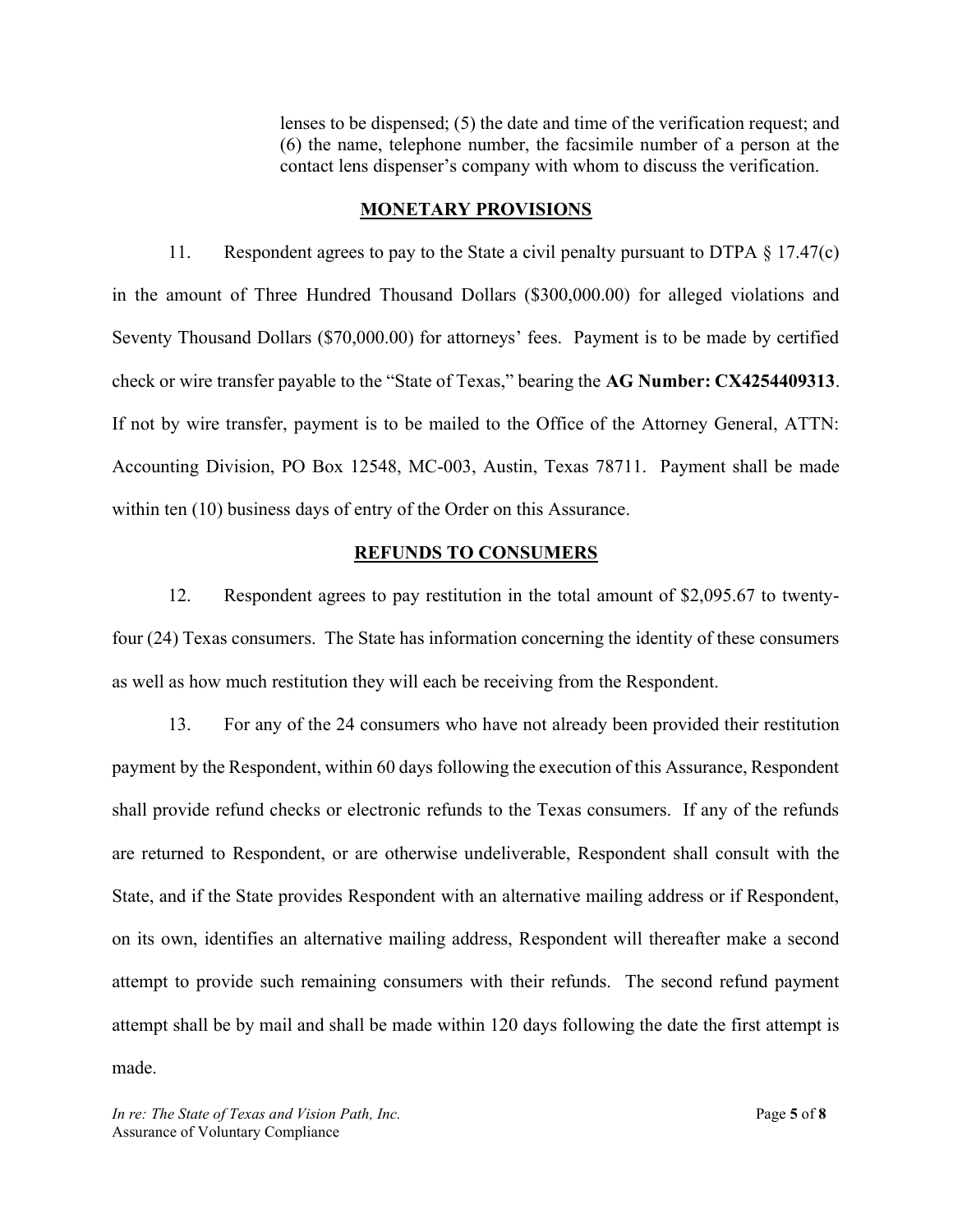14. Checks returned to Respondent after the second payment attempt, or after the first attempt, if an alternative address is not located, shall be treated by Respondent in accordance with the unclaimed property laws of the State of Texas.

15. Within 90 days following the second payment attempt, Respondent will provide a final report to the State in affidavit form which will identify whether consumers have cashed their checks or whether the refund payments have been treated in accordance with the Texas unclaimed property laws.

#### GENERAL PROVISIONS

16. Respondent and the State agree that they will submit this Assurance to a district court of competent jurisdiction in Bexar County and request that the court approve this Assurance, pursuant to the terms set forth herein and the DTPA § 17.58.

17. Nothing in this Assurance shall create any private rights, causes of action or remedies against Respondent and nothing in the Assurance shall be construed as a waiver of any private rights, causes of action, or remedies of any person against Respondent with respect to the alleged practices or conduct described herein. This Assurance does not constitute a finding or conclusion that Respondent has violated any law. Nothing in this Assurance affects or limits Respondent's right to take any legal or factual position in any other litigation or proceeding.

18. This Assurance is governed by § 17.58 of the DTPA. The Parties agree that, should any clause, provision, or section of this Assurance, for any reason, be held illegal, invalid, or unenforceable, such illegality, invalidity, or unenforceability shall not affect any other clause, provision, or section of this Assurance, and this Assurance shall be construed and enforced as if such illegal, invalid, or unenforceable clause, section or provision had not been contained herein.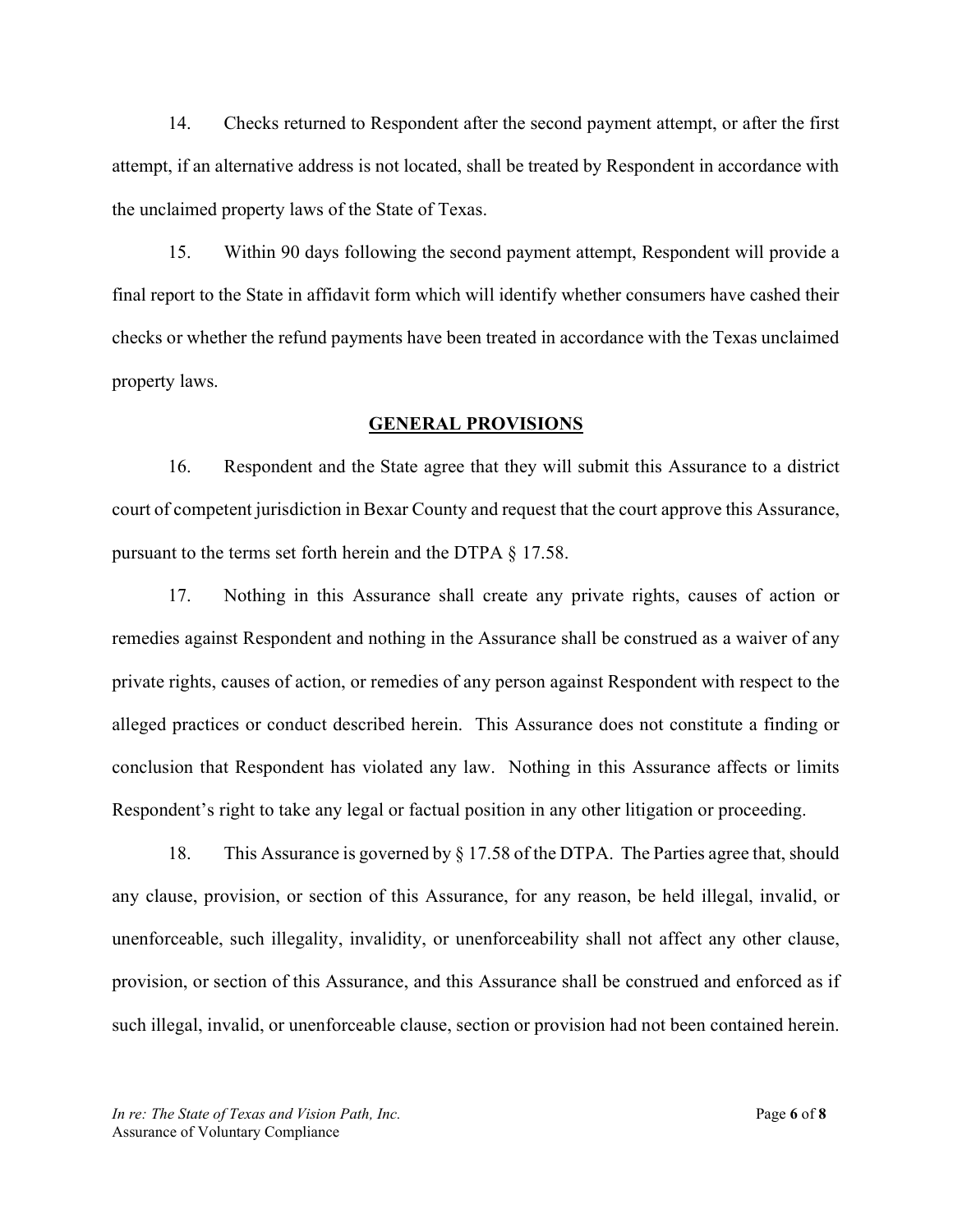19. This Assurance sets forth the entire agreement between the Parties. Respondent represents that it has fully read and understands this Assurance, accepts the legal consequences involved in signing this Assurance, and that there are no other representations or agreements between the Parties not stated in writing herein.

20. It is also understood by Respondent that the subsequent failure to comply with the terms of this Assurance is prima facie evidence of a violation of the DTPA.

EXECUTED this  $31^{st}$  day of May  $\qquad \qquad$  2022.

# AGREED AS TO FORM AND SUBSTANCE:

KEN PAXTON Attorney General of Texas

BRENT WEBSTER First Assistant Attorney General

GRANT DORFMAN Deputy First Assistant Attorney General

SHAWN E. COWLES Deputy Attorney General for Civil Litigation

STEVEN ROBINSON Division Chief, Consumer Protection Division

# /s/ Karyn A. Meinke\_\_\_\_\_\_\_\_\_\_

KARYN A. MEINKE State Bar No. 24032859 Assistant Attorney General Consumer Protection Division Office of the Texas Attorney General 112 E. Pecan, Suite 735 San Antonio, Texas 78205 Phone: (210) 225-4191 Facsimile: (210) 225-1075 Email: Karyn.Meinke@oag.texas.gov

# ATTORNEYS FOR PETITIONER STATE OF TEXAS

In re: The State of Texas and Vision Path, Inc.  $\frac{d}{dx}$  and Page 7 of 8 Assurance of Voluntary Compliance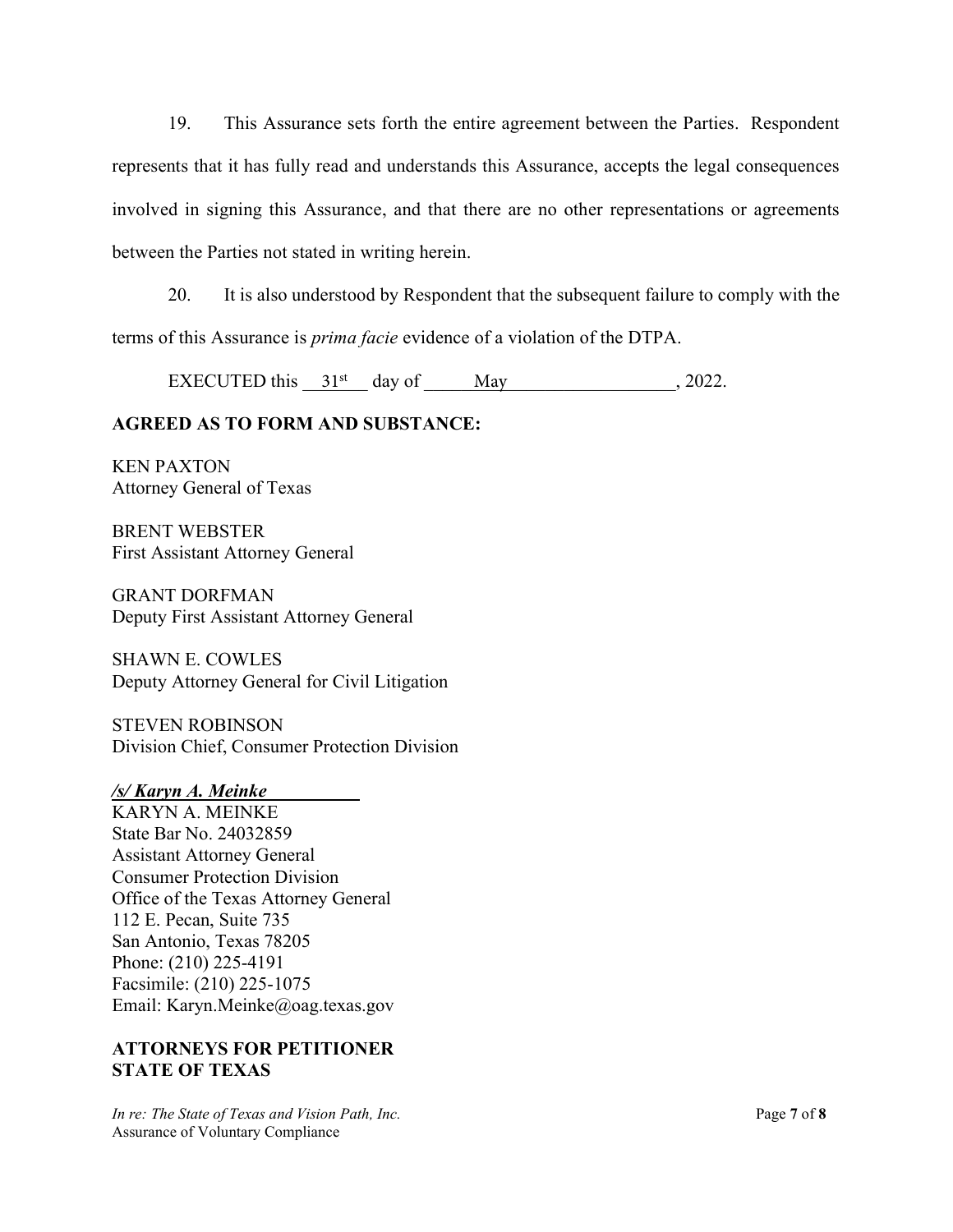Steve Druckman Steve Druckman (May 17, 2022 22:40 CDT)

Steve Druckman, Chief Executive Officer on behalf of Vision Path, Inc.

 $\cup$  ,  $\cup$ 

Lillian S. Hardy, Partner State Bar No. 244916 Hogan Lovells US LLP Columbia Square 555 Thirteenth Street, NW Washington, DC 20004 Phone: (202) 637-5600 Facsimile: (202) 637-5910 Email: Lillian.Hardy@hoganlovells.com

# \_\_\_\_\_\_\_\_\_\_\_\_\_\_\_\_\_\_\_\_\_\_\_\_\_\_\_\_\_ */s/ Lauren Fincher*

Lauren Fincher, Partner State Bar No. 24069718 Locke Lord LLP 600 Congress Avenue Suite 2200 Austin, TX 78701 Phone: (512) 305-4700 Facsimile: (512) 305-4800 Email: Lfincher@lockelord.com

#### ATTORNEYS FOR RESPONDENT